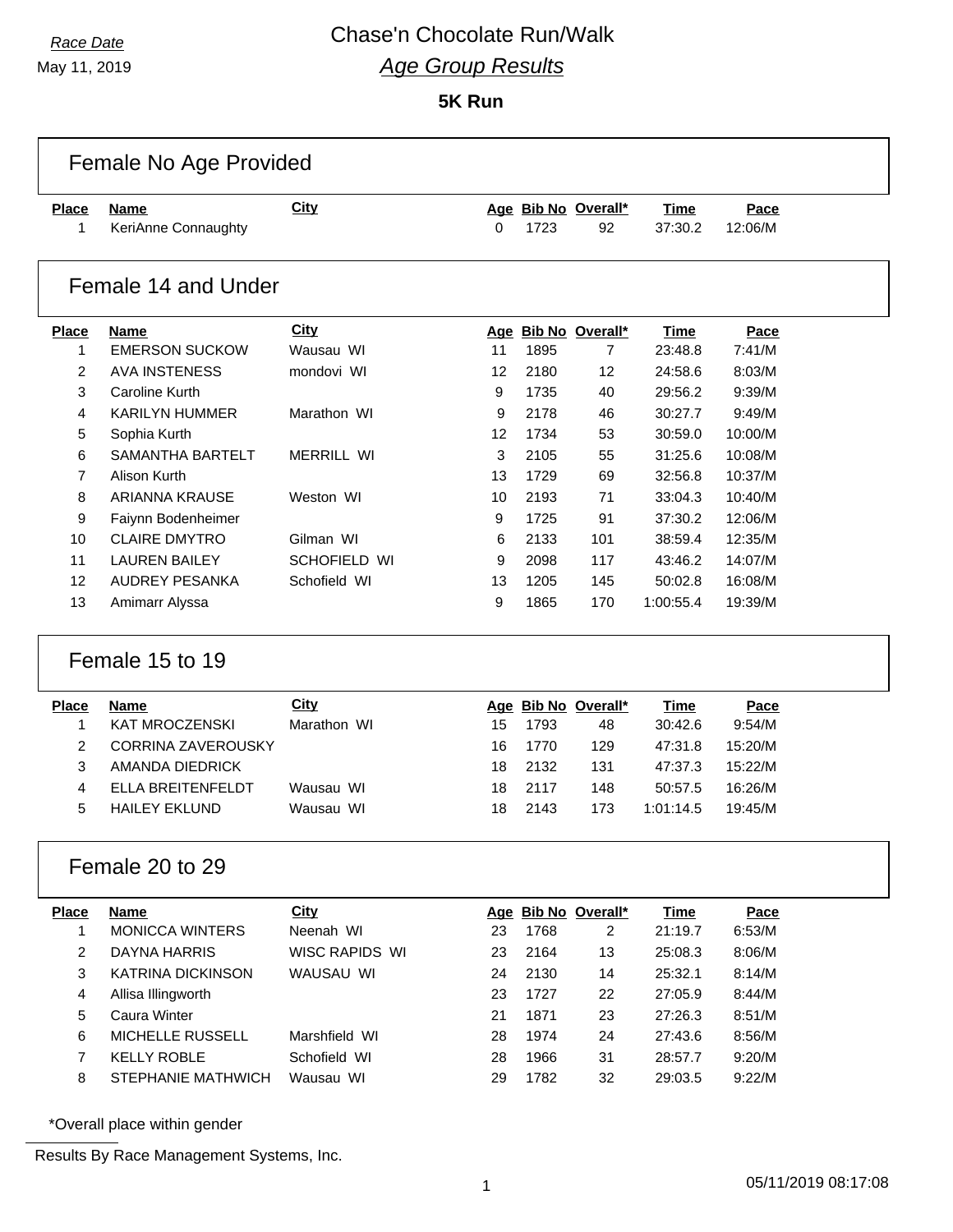May 11, 2019

### **5K Run**

|              | Female 20 to 29          |                      |     |      |                 |           |         |
|--------------|--------------------------|----------------------|-----|------|-----------------|-----------|---------|
| <b>Place</b> | <b>Name</b>              | <b>City</b>          | Age |      | Bib No Overall* | Time      | Pace    |
| 9            | <b>KIMBERLY MAYOTTE</b>  | Pulaski WI           | 29  | 1784 | 33              | 29:12.9   | 9:25/M  |
| 10           | <b>ELISE SCHULER</b>     | <b>GLEASON WI</b>    | 27  | 1879 | 34              | 29:21.7   | 9:28/M  |
| 11           | SIERRA MOELLER           | Wausau WI            | 22  | 1791 | 45              | 30:27.6   | 9:49/M  |
| 12           | Katie Burger             |                      | 28  | 1749 | 52              | 30:58.3   | 9:59/M  |
| 13           | <b>KERRI DUNKS</b>       | PLOVER WI            | 29  | 2141 | 67              | 32:40.6   | 10:32/M |
| 14           | <b>JESSICA</b>           | Junction city WI     | 29  | 1977 | 79              | 34:43.4   | 11:12/M |
| 15           | Alyssa Bunkelman         |                      | 24  | 1905 | 85              | 35:56.4   | 11:35/M |
| 16           | <b>KRISTEN HACKBARTH</b> | Schofield WI         | 28  | 2157 | 89              | 37:17.7   | 12:02/M |
| 17           | Angela Meurquardt        |                      | 27  | 1907 | 104             | 39:25.0   | 12:43/M |
| 18           | Kassandra Sepeda         |                      | 29  | 1750 | 107             | 39:53.3   | 12:52/M |
| 19           | <b>CLAIRE HILLMEYER</b>  | Wausau WI            | 26  | 2171 | 112             | 40:16.6   | 12:59/M |
| 20           | <b>CHARIS ZARLING</b>    | Tomahawk WI          | 24  | 1769 | 128             | 46:22.6   | 14:57/M |
| 21           | <b>MICHELLE MIELKE</b>   | <b>WESTON WI</b>     | 28  | 1788 | 130             | 47:32.5   | 15:20/M |
| 22           | <b>Emily Kelsey</b>      |                      | 27  | 1741 | 132             | 47:38.5   | 15:22/M |
| 23           | Megan Kelsey             |                      | 23  | 1743 | 133             | 47:38.5   | 15:22/M |
| 24           | <b>JESSICA GULCYNSKI</b> | Thorp WI             | 29  | 2154 | 137             | 48:15.4   | 15:34/M |
| 25           | <b>LEXI MATSCHE</b>      | Wausau WI            | 25  | 1783 | 150             | 51:33.8   | 16:38/M |
| 26           | <b>JANETH ROSS</b>       | Wausau WI            | 24  | 1967 | 164             | 58:15.2   | 18:47/M |
| 27           | <b>MELISSA GUTOWSKI</b>  | Wausau WI            | 29  | 2156 | 165             | 59:19.1   | 19:08/M |
| 28           | <b>RYLEE DOBIZL</b>      | Wausau WI            | 21  | 2136 | 172             | 1:01:14.3 | 19:45/M |
| 29           | <b>EMILY MARKROF</b>     | <b>EAU CLAIRE WI</b> | 24  | 1780 | 174             | 1:03:18.7 | 20:25/M |

### Female 30 to 39

| <b>Place</b> | Name                  | <b>City</b>   | <u>Age</u> |      | Bib No Overall* | <u>Time</u> | Pace   |
|--------------|-----------------------|---------------|------------|------|-----------------|-------------|--------|
| 1            | Molly Borski          |               | 33         | 1738 |                 | 18:58.6     | 6:07/M |
| 2            | ALLISHA BLANCHETTE    | Wausau WI     | 37         | 2108 | 3               | 21:29.1     | 6:56/M |
| 3            | <b>ERIN HUSNICK</b>   | Antigo WI     | 34         | 2179 | 4               | 21:42.2     | 7:00/M |
| 4            | <b>ERIN ZIMMERMAN</b> |               | 39         | 1864 | 5               | 22:27.1     | 7:15/M |
| 5            | SARA MELK             | Weston WI     | 35         | 1786 | 6               | 23:26.4     | 7:34/M |
| 6            | ELIZABETH HOLDER      | Marathon WI   | 37         | 2174 | 9               | 24:14.4     | 7:49/M |
| 7            | Elizabeth Waggoner    | SCHOFIELD WI  | 36         | 1747 | 10              | 24:32.2     | 7:55/M |
| 8            | Casey Long            |               | 34         | 1744 | 15              | 25:56.7     | 8:22/M |
| 9            | ELIZABETH DULAK       | Brown Deer WI | 38         | 2138 | 16              | 25:57.1     | 8:22/M |
| 10           | Nikki Toldness        |               | 34         | 1874 | 18              | 26:33.2     | 8:34/M |
| 11           | <b>Misty Faulkner</b> |               | 36         | 1906 | 26              | 27:58.8     | 9:01/M |
| 12           | <b>MARISA WACHTEL</b> | Wausau WI     | 31         | 1762 | 27              | 28:10.7     | 9:05/M |
| 13           | <b>PAULA NEIWEEM</b>  | WAUSAU WI     | 32         | 1799 | 28              | 28:15.2     | 9:07/M |
| 14           | AIMEE HEIN            | Antigo WI     | 36         | 2166 | 29              | 28:25.0     | 9:10/M |
| 15           | REBECCA KLUMPYAN      | Marathon WI   | 37         | 2191 | 35              | 29:31.8     | 9:31/M |
| 16           | Elizabeth Waggoner    |               | 36         | 1746 | 37              | 29:45.4     | 9:36/M |
|              |                       |               |            |      |                 |             |        |

\*Overall place within gender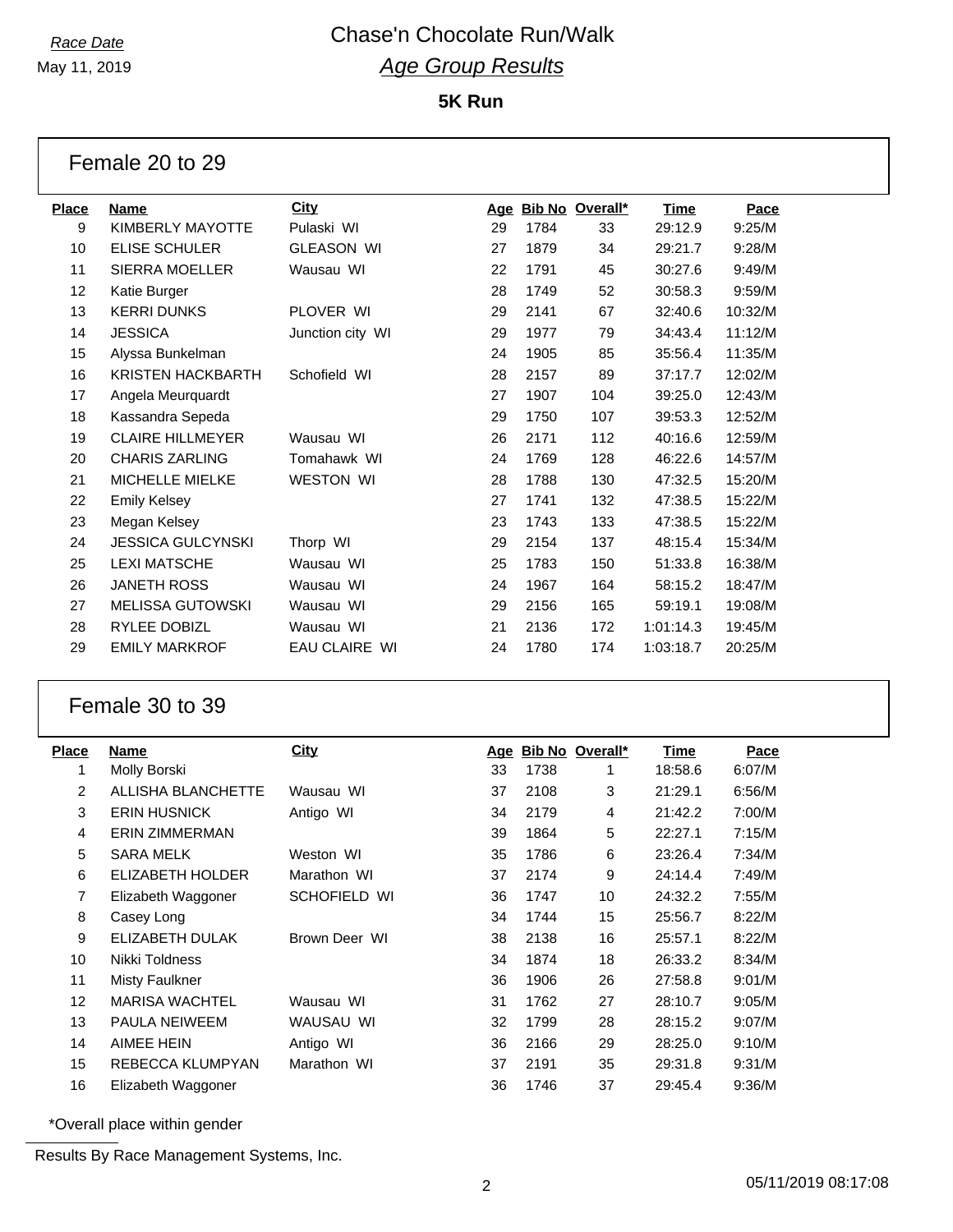May 11, 2019

**5K Run**

Female 30 to 39

| <b>Place</b> | <b>Name</b>               | <b>City</b>        |    |      | Age Bib No Overall* | <b>Time</b> | Pace    |
|--------------|---------------------------|--------------------|----|------|---------------------|-------------|---------|
| 17           | Taune Chelsea             |                    | 30 | 1748 | 38                  | 29:51.4     | 9:38/M  |
| 18           | SARAH JOHNSON             | Norwalk WI         | 36 | 2185 | 41                  | 30:07.2     | 9:43/M  |
| 19           | <b>LINDSAY ROSS</b>       | Wausau WI          | 31 | 1969 | 50                  | 30:46.7     | 9:55/M  |
| 20           | JENNIFER DE LA CRUZ       | wausau WI          | 31 | 2126 | 56                  | 31:33.7     | 10:11/M |
| 21           | <b>MARIE MUSSON</b>       | KRONENWETTER WI    | 34 | 1796 | 59                  | 31:47.4     | 10:15/M |
| 22           | Carissa Laack             |                    | 34 | 1733 | 60                  | 31:59.7     | 10:19/M |
| 23           | JULIE WEIDEMAN            | Dorchester WI      | 35 | 1765 | 61                  | 32:00.2     | 10:19/M |
| 24           | <b>EMMA MACNEIL</b>       | Chapel Hill NC     | 32 | 1779 | 63                  | 32:15.8     | 10:24/M |
| 25           | Jenny Parker              |                    | 31 | 1912 | 65                  | 32:32.6     | 10:30/M |
| 26           | <b>KRISTINE PETERSON</b>  | Wausau WI          | 31 | 1953 | 70                  | 33:00.7     | 10:39/M |
| 27           | <b>EMILY LASKO</b>        | tomah WI           | 36 | 2199 | 72                  | 33:11.4     | 10:42/M |
| 28           | AMANDA OLSEN              | Mosinee WI         | 35 | 1202 | 75                  | 34:23.6     | 11:05/M |
| 29           | <b>WENDI BOEHNEN</b>      | Wausau WI          | 39 | 2111 | 78                  | 34:31.2     | 11:08/M |
| 30           | Amber Seliger             |                    | 31 | 1873 | 80                  | 35:46.4     | 11:32/M |
| 31           | <b>ASHLEY HALL</b>        | Athens WI          | 31 | 2159 | 82                  | 35:52.5     | 11:34/M |
| 32           | ANGELA ROBERTS            | Merrill WI         | 32 | 1965 | 83                  | 35:53.7     | 11:35/M |
| 33           | Tanya Morzenti            |                    | 33 | 1866 | 86                  | 35:58.7     | 11:36/M |
| 34           | <b>CHRISTINA FULLER</b>   | Phoenix AZ         | 30 | 2148 | 87                  | 36:29.4     | 11:46/M |
| 35           | <b>LAURA SCHULTZ</b>      | Mankato MN         | 33 | 1880 | 88                  | 36:48.7     | 11:52/M |
| 36           | <b>WHITNEY LEMKE</b>      | Wausau WI          | 32 | 1776 | 90                  | 37:21.4     | 12:03/M |
| 37           | AMBER HALUSKA             | EDGAR WI           | 32 | 2160 | 94                  | 37:35.5     | 12:07/M |
| 38           | <b>JENNIFER SCHILLING</b> | PELICAN LAKE WI    | 35 | 1979 | 97                  | 37:56.8     | 12:14/M |
| 39           | <b>MELANIE SCHUMANN</b>   | Wausau WI          | 37 | 1883 | 102                 | 39:16.6     | 12:40/M |
| 40           | <b>AJAH HARRIS</b>        | WAUSAU WI          | 34 | 2163 | 103                 | 39:24.8     | 12:43/M |
| 41           | <b>KATE TOTCH</b>         | <b>TOMAHAWK WI</b> | 35 | 1756 | 108                 | 39:57.3     | 12:53/M |
| 42           | <b>HOLLY FRITZ</b>        | Wausau WI          | 34 | 2147 | 114                 | 40:29.4     | 13:04/M |
| 43           | <b>KRISTIN TABAKA</b>     | WAUSAU WI          | 30 | 1898 | 115                 | 40:36.5     | 13:06/M |
| 44           | THUY TRANG TRAN           | Marshfield WI      | 31 | 1757 | 116                 | 43:06.7     | 13:54/M |
| 45           | <b>NATASHA PURPUS</b>     | <b>TOMAH WI</b>    | 36 | 1961 | 119                 | 43:52.7     | 14:09/M |
| 46           | <b>JOAN THEISEN</b>       | Stevens Point WI   | 31 | 1751 | 120                 | 44:01.6     | 14:12/M |
| 47           | Kerri Cunningham          |                    | 33 | 1867 | 122                 | 45:23.4     | 14:38/M |
| 48           | <b>HILARY HUMMER</b>      | Marathon WI        | 33 | 2177 | 123                 | 45:54.5     | 14:48/M |
| 49           | <b>AMY THRAEN</b>         | MOSINEE WI         | 35 | 1752 | 125                 | 46:09.2     | 14:53/M |
| 50           | <b>REBECCA KEGLER</b>     |                    | 38 | 2188 | 134                 | 47:42.4     | 15:23/M |
| 51           | <b>ERIN KURTH</b>         | Mosinee WI         | 38 | 2196 | 142                 | 49:20.7     | 15:55/M |
| 52           | SHAWNYA PONSHOCK          | Mosinee WI         | 33 | 1959 | 143                 | 49:21.2     | 15:55/M |
| 53           | ALYSON LEAHY              | Wausau WI          | 32 | 2200 | 151                 | 52:11.6     | 16:50/M |
| 54           | <b>KELLY DENZIN</b>       | wausau WI          | 35 | 2128 | 158                 | 54:24.0     | 17:33/M |
| 55           | CANDY MCCABE              | Weston WI          | 35 | 1785 | 159                 | 54:24.1     | 17:33/M |
| 56           | <b>AUTUMN TESCH</b>       | WAUSAU WI          | 31 | 1899 | 163                 | 57:48.2     | 18:39/M |
| 57           | <b>MARIE WALSH</b>        | Arpin WI           | 39 | 1763 | 166                 | 1:00:20.4   | 19:28/M |
| 58           | <b>CHIVAUN SCHIFERL</b>   | MARSHFIELD WI      | 37 | 1978 | 167                 | 1:00:20.8   | 19:28/M |

\*Overall place within gender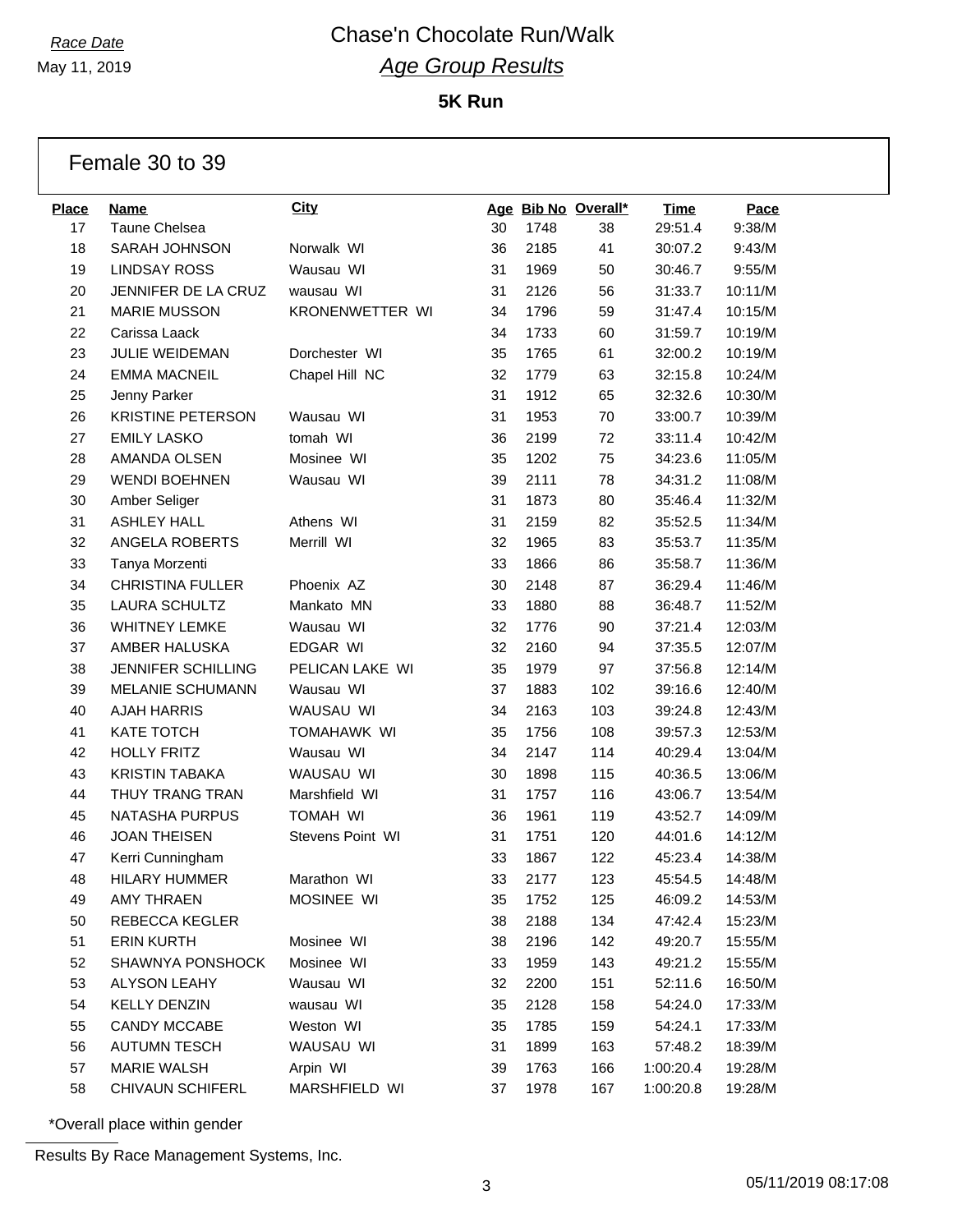### *Race Date* Chase'n Chocolate Run/Walk *Age Group Results* **5K Run**

|                | Female 30 to 39          |                    |    |      |                     |           |         |  |
|----------------|--------------------------|--------------------|----|------|---------------------|-----------|---------|--|
| <b>Place</b>   | Name                     | <b>City</b>        |    |      | Age Bib No Overall* | Time      | Pace    |  |
| 59             | <b>CARMEN VAZQUEZ</b>    | Auburndale WI      | 36 | 1759 | 168                 | 1:00:22.2 | 19:28/M |  |
| 60             | Daniela Flanders         | <b>MERRILL WI</b>  | 33 | 1870 | 177                 | 1:04:10.9 | 20:42/M |  |
|                | Female 40 to 49          |                    |    |      |                     |           |         |  |
| <b>Place</b>   | <b>Name</b>              | <b>City</b>        |    |      | Age Bib No Overall* | Time      | Pace    |  |
| 1              | <b>QUINCY SUCKOW</b>     | Wausau WI          | 43 | 1896 | 8                   | 23:56.7   | 7:43/M  |  |
| $\overline{c}$ | <b>JEN KRAUSE</b>        | Schofield WI       | 45 | 2194 | 11                  | 24:50.2   | 8:01/M  |  |
| 3              | <b>GINA CALDWELL</b>     | Eau Claire WI      | 42 | 2121 | 17                  | 26:01.2   | 8:24/M  |  |
| 4              | <b>SARA SOMMER</b>       | Wausau WI          | 44 | 1889 | 19                  | 26:50.1   | 8:39/M  |  |
| 5              | Kala Thompson            |                    | 46 | 1918 | 36                  | 29:41.7   | 9:35/M  |  |
| 6              | <b>BROOKE WINNIE</b>     | WAUSAU WI          | 40 | 1767 | 43                  | 30:16.2   | 9:46/M  |  |
| 7              | <b>NINA BILLINGTON</b>   | <b>MERRILL WI</b>  | 43 | 2107 | 44                  | 30:21.1   | 9:47/M  |  |
| 8              | <b>SARAH VERBER</b>      | Wausau WI          | 48 | 1761 | 49                  | 30:45.7   | 9:55/M  |  |
| 9              | AIMEE BLOUNT             | <b>MARATHON WI</b> | 41 | 2109 | 54                  | 31:04.2   | 10:01/M |  |
| 10             | <b>AMY SMET</b>          | Merrill WI         | 45 | 1886 | 57                  | 31:34.8   | 10:11/M |  |
| 11             | <b>JAMIE JOHNSON</b>     | Mosinee WI         | 41 | 2184 | 58                  | 31:35.5   | 10:11/M |  |
| 12             | <b>RENEE PIOTROWSKI</b>  | Hatley WI          | 45 | 1957 | 64                  | 32:25.6   | 10:27/M |  |
| 13             | <b>KIM TOMASZEWSKI</b>   | Wausau WI          | 40 | 1755 | 66                  | 32:33.2   | 10:30/M |  |
| 14             | SHANNA SALZMAN           | Wausau WI          | 40 | 1975 | 77                  | 34:27.3   | 11:07/M |  |
| 15             | <b>JEN INSTENESS</b>     | mondovi WI         | 47 | 2181 | 81                  | 35:48.8   | 11:33/M |  |
| 16             | <b>KERRI STADLER</b>     | Ringle WI          | 48 | 1890 | 84                  | 35:54.1   | 11:35/M |  |
| 17             | <b>JODIE SCHILLINGER</b> | Mosinee WI         | 44 | 1876 | 93                  | 37:32.2   | 12:06/M |  |
| 18             | <b>JOELLE STAHLECKER</b> | Mosinee WI         | 41 | 1891 | 95                  | 37:39.3   | 12:09/M |  |
| 19             | <b>SARA MEYERS</b>       | Wausau WI          | 44 | 1787 | 98                  | 38:19.4   | 12:22/M |  |
| 20             | <b>TONJA FISCHER</b>     | <b>ANTIGO WI</b>   | 47 | 2146 | 99                  | 38:21.8   | 12:22/M |  |
| 21             | <b>ANNMARIE KOENIGS</b>  | wausau WI          | 43 | 2192 | 100                 | 38:35.4   | 12:27/M |  |
| 22             | <b>MISSY PITZRICK</b>    | Kronenwetter WI    | 48 | 1958 | 111                 | 40:14.4   | 12:59/M |  |
| 23             | <b>ERIN BAILEY</b>       | SCHOFIELD WI       | 40 | 2097 | 118                 | 43:46.4   | 14:07/M |  |
| 24             | <b>LYNN DULEY</b>        | Deerbrook WI       | 47 | 2140 | 121                 | 45:22.6   | 14:38/M |  |
| 25             | <b>HOLLY REISSMANN</b>   | Schofield WI       | 40 | 1964 | 124                 | 45:58.7   | 14:50/M |  |
| 26             | <b>JEN HIGGINS</b>       | Mosinee WI         | 44 | 2170 | 126                 | 46:21.8   | 14:57/M |  |
| 27             | <b>KELLIE GOETSCH</b>    | Mosinee WI         | 43 | 2150 | 135                 | 48:01.2   | 15:29/M |  |
| 28             | <b>KIM RADTKE</b>        | Tomahawk WI        | 49 | 1962 | 140                 | 48:54.8   | 15:46/M |  |
| 29             | SANDY CULBERT            | Hatley WI          | 40 | 2125 | 141                 | 48:56.6   | 15:47/M |  |
| 30             | LEEANNE PESANKA          | SCHOFIELD WI       | 48 | 1216 | 144                 | 50:01.1   | 16:08/M |  |
| 31             | KATHE BREITENFELDT       | Wausau WI          | 48 | 2118 | 147                 | 50:57.3   | 16:26/M |  |
| 32             | <b>KELLY HUMMEL</b>      | Wausau WI          | 40 | 2176 | 149                 | 51:33.6   | 16:38/M |  |
| 33             | <b>JAMIE LEMMENS</b>     | Kronenwetter WI    | 40 | 1778 | 161                 | 55:42.2   | 17:58/M |  |
| 34             | JENNIFER MARKROF         | Ringle WI          | 47 | 1781 | 175                 | 1:03:25.3 | 20:27/M |  |

\*Overall place within gender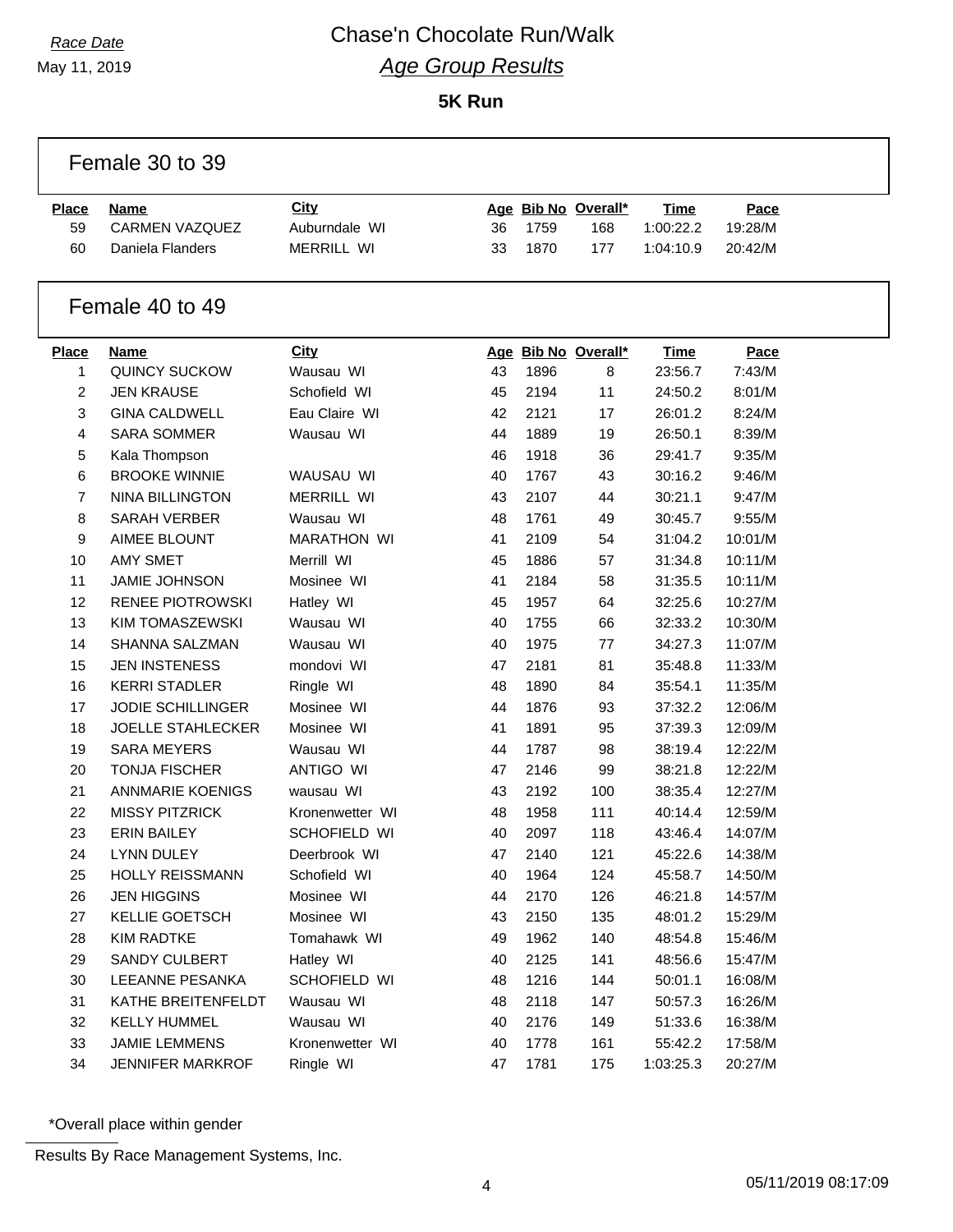May 11, 2019

**5K Run**

|                | Female 50 to 59        |                  |    |      |                     |             |         |
|----------------|------------------------|------------------|----|------|---------------------|-------------|---------|
| <b>Place</b>   | Name                   | City             |    |      | Age Bib No Overall* | <b>Time</b> | Pace    |
| 1              | <b>KIM OLSEN</b>       |                  | 50 | 1860 | 20                  | 26:52.7     | 8:40/M  |
| $\overline{2}$ | MICHELLE DICKINSON     | Wausau WI        | 51 | 2131 | 25                  | 27:54.8     | 9:00/M  |
| 3              | Tammy Strassburger     | Biramwood WI     | 50 | 1730 | 30                  | 28:34.6     | 9:13/M  |
| 4              | ANITA J NORTON HEIL    | Wausau WI        | 57 | 2183 | 39                  | 29:54.5     | 9:39/M  |
| 5              | <b>BRENDA ESQUADA2</b> |                  | 53 | 2145 | 42                  | 30:09.4     | 9:44/M  |
| 6              | <b>LISA TESKE</b>      | Wausau WI        | 51 | 1900 | 47                  | 30:34.5     | 9:52/M  |
| $\overline{7}$ | <b>SWATI BISWAS</b>    |                  | 50 | 1772 | 62                  | 32:14.6     | 10:24/M |
| 8              | <b>DENISE SAUTER</b>   | Wausau WI        | 57 | 1976 | 73                  | 33:33.3     | 10:49/M |
| 9              | <b>LAURA HAYDEN</b>    | STETSONVILLE WI  | 55 | 2165 | 96                  | 37:45.8     | 12:11/M |
| 10             | <b>SHELLEY OTTMAN</b>  | Wausau WI        | 53 | 1204 | 105                 | 39:25.1     | 12:43/M |
| 11             | <b>BRENDA ESQUEDA</b>  | Custer WI        | 53 | 2144 | 106                 | 39:32.4     | 12:45/M |
| 12             | <b>NAN HILLMYER</b>    | Wausau WI        | 56 | 2172 | 113                 | 40:21.5     | 13:01/M |
| 13             | <b>RENEE HODELL</b>    | Weston WI        | 53 | 2173 | 127                 | 46:22.2     | 14:57/M |
| 14             | <b>ROSE GULCYNSKI</b>  | <b>GILMAN WI</b> | 59 | 2155 | 136                 | 48:15.2     | 15:34/M |
| 15             | <b>PATTI TIMKEN</b>    | WAUSAU WI        | 58 | 1753 | 139                 | 48:47.1     | 15:44/M |
| 16             | DENISE SCHMIDT VOIGT   | Wausau WI        | 54 | 1877 | 146                 | 50:42.9     | 16:21/M |
| 17             | <b>MARY DUNN</b>       | Wausau WI        | 59 | 1774 | 153                 | 53:00.7     | 17:06/M |
| 18             | DEBBIE ZASTROW         |                  | 50 | 1862 | 154                 | 53:00.9     | 17:06/M |
| 19             | Jade Hansen            |                  | 51 | 1911 | 155                 | 53:30.3     | 17:15/M |
| 20             | <b>KAREN WEGGE</b>     | Wausau WI        | 50 | 1764 | 156                 | 53:33.3     | 17:16/M |
| 21             | <b>BETH HANSEN</b>     | WAUSAU WI        | 50 | 2162 | 157                 | 53:33.3     | 17:16/M |
| 22             | <b>PAULA ROWE</b>      | Mosinee WI       | 52 | 1972 | 171                 | 1:00:59.4   | 19:40/M |

### Female 60 to 69

| Place | Name                   | City                |    |      | Age Bib No Overall* | Time      | Pace    |
|-------|------------------------|---------------------|----|------|---------------------|-----------|---------|
|       | barb ament             | merrill WI          | 63 | 1726 | 21                  | 26:59.4   | 8:42/M  |
| 2     | <b>KAREN STATS</b>     | Stevens Point WI    | 63 | 1892 | 51                  | 30:50.2   | 9:57/M  |
| 3     | <b>JOAN SEUBERT</b>    | <b>MARATHON WI</b>  | 62 | 1884 | 74                  | 34:22.2   | 11:05/M |
| 4     | <b>SUE DEVINE</b>      | Wisconsin Rapids WI | 65 | 2129 | 76                  | 34:23.7   | 11:05/M |
| 5     | <b>SALLY SUMPTION</b>  | Tomahawk WI         | 60 | 1897 | 109                 | 40:02.4   | 12:55/M |
| 6     | <b>CHRISTINE ROWE2</b> |                     | 66 | 1971 | 110                 | 40:06.0   | 12:56/M |
| 7     | <b>MARY MORRIS</b>     | Wausau WI           | 61 | 1792 | 138                 | 48:36.7   | 15:41/M |
| 8     | <b>GLORIA GRUBB</b>    | Wausau WI           | 62 | 2153 | 152                 | 52:58.4   | 17:05/M |
| 9     | <b>JANE WEINKE</b>     | Wausau WI           | 63 | 1766 | 160                 | 55:15.0   | 17:49/M |
| 10    | <b>Beth Dickinson</b>  |                     | 66 | 1742 | 162                 | 57:09.1   | 18:26/M |
| 11    | <b>CHRISTINE ROWE</b>  | Wausau WI           | 66 | 1970 | 169                 | 1:00:50.7 | 19:37/M |
|       |                        |                     |    |      |                     |           |         |

\*Overall place within gender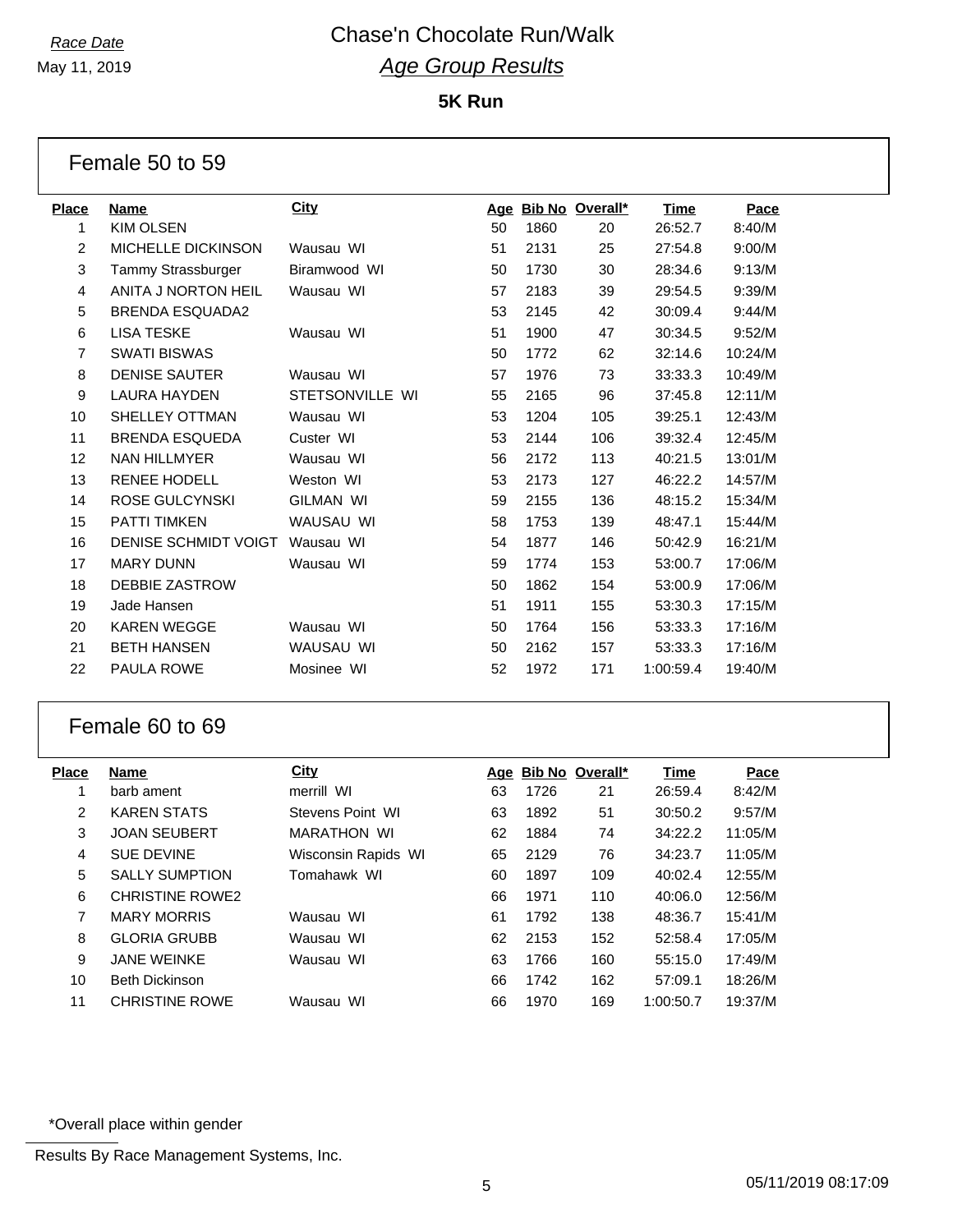### *Race Date* Chase'n Chocolate Run/Walk *Age Group Results* **5K Run**

Female 70 and Over

| <b>Place</b> | Name          | City             |     |        | Age Bib No Overall* | <u>Time</u> | <u>Pace</u> |
|--------------|---------------|------------------|-----|--------|---------------------|-------------|-------------|
|              | KATHY HERMANN | Stevens Point WI | 72. | 2168   | 68                  | 32:50.1     | 10.35/M     |
|              | ANN LANDRATH  | WAUSAU WI        | 72  | - 2197 | 176                 | 1:03:26.5   | 20:28/M     |

\*Overall place within gender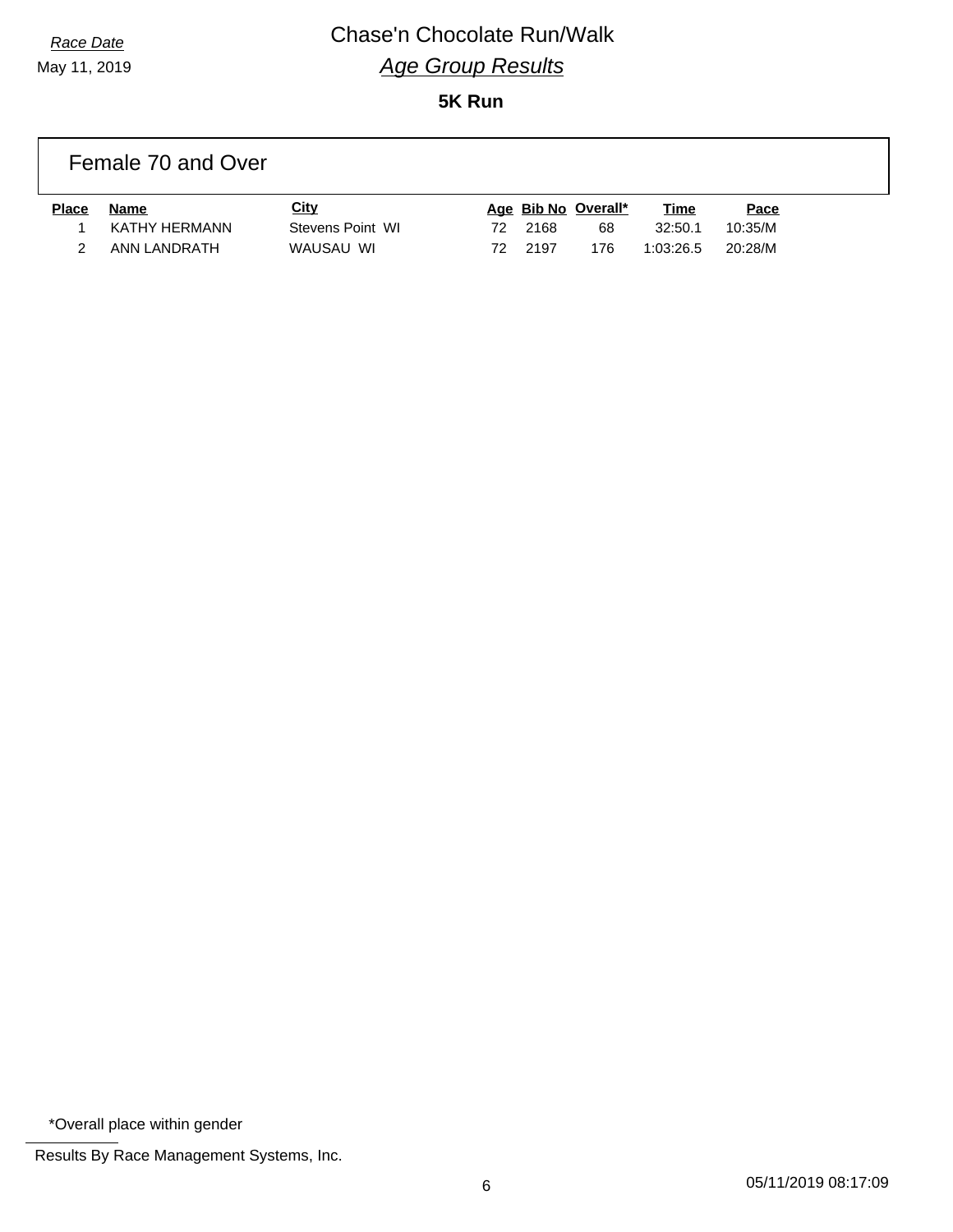May 11, 2019

### **5K Run**

|                   | Male No Age Provided                |                  |                |      |                           |                        |                |
|-------------------|-------------------------------------|------------------|----------------|------|---------------------------|------------------------|----------------|
| <b>Place</b><br>1 | <b>Name</b><br><b>SETH CALONDER</b> | <b>City</b>      | 0              | 2116 | Age Bib No Overall*<br>3  | Time<br>20:33.7        | Pace<br>6:38/M |
| $\overline{2}$    | Ethan Dyman                         |                  | 0              | 1909 | 19                        | 24:06.2                | 7:46/M         |
| 3                 | Toni Chacon                         |                  | 0              | 1916 | 71                        | 46:22.6                | 14:57/M        |
|                   | Male 14 and Under                   |                  |                |      |                           |                        |                |
| <b>Place</b>      | <b>Name</b>                         | <b>City</b>      |                |      | Age Bib No Overall*       | <b>Time</b>            | Pace           |
| 1                 | <b>QUINN BARBER</b>                 | WAUSAU WI        | 13             | 2103 | 4                         | 21:00.6                | 6:46/M         |
| 2                 | <b>Blake Bangtson</b>               |                  | 12             | 1910 | 7                         | 21:46.4                | 7:01/M         |
| 3                 | <b>JACKSON PFENDER</b>              | Wausau WI        | 14             | 1954 | 9                         | 22:23.8                | 7:13/M         |
| 4                 | <b>BRECKEN BANCUK</b>               | Wausau WI        | 12             | 2100 | 18                        | 24:05.0                | 7:46/M         |
| 5                 | <b>ISAAC TOMASZEWSKI</b>            | Wausau WI        | 11             | 1754 | 23                        | 24:49.7                | 8:00/M         |
| 6                 | <b>Garrett Close</b>                |                  | 12             | 1901 | 24                        | 25:02.3                | 8:05/M         |
| 7                 | KOLBY PESANKA                       | Schofield WI     | 12             | 1206 | 26                        | 25:34.5                | 8:15/M         |
| 8                 | <b>TYLER MODJEWSKI</b>              | Weston WI        | 11             | 1790 | 29                        | 26:03.4                | 8:24/M         |
| 9                 | <b>TANNER HESLIP</b>                | Marshfield WI    | 11             | 2169 | 30                        | 26:50.9                | 8:39/M         |
| 10                | Ivan Lawler                         |                  | 12             | 1903 | 32                        | 27:48.7                | 8:58/M         |
| 11                | <b>ELLIOT BARBER</b>                | Wausau WI        | 11             | 2101 | 36                        | 28:59.5                | 9:21/M         |
| 12                | <b>KEEGAN NYE</b>                   | <b>WESTON WI</b> | 12             | 1201 | 37                        | 29:05.4                | 9:23/M         |
| 13                | Haeden Laack                        |                  | $\overline{7}$ | 1732 | 45                        | 31:59.6                | 10:19/M        |
| 14                | <b>QUINCY PFENDER</b>               | Wausau WI        | 11             | 1955 | 48                        | 32:53.3                | 10:36/M        |
| 15                | Andrew Kurth                        |                  | 8              | 1737 | 55                        | 35:24.1                | 11:25/M        |
| 16                | Reid Bodenheimer                    |                  | 9              | 1724 | 58                        | 36:26.6                | 11:45/M        |
| 17                | <b>DEAN ISHAM</b>                   | Hatley WI        | 11             | 2182 | 59                        | 37:12.7                | 12:00/M        |
| 18                | <b>JAKE STAYSNIAK</b>               | Ringle WI        | 11             | 1893 | 60                        | 37:16.5                | 12:01/M        |
| 19                | <b>KYLER SEUBERT</b>                | Wausau WI        | 8              | 1885 | 62                        | 37:22.4                | 12:03/M        |
| 20                | Owen Dykman                         |                  | 8              | 1908 | 63                        | 37:23.8                | 12:04/M        |
| 21                | <b>CHASE GOETSCH</b>                | Kronenwetter WI  | 13             | 2149 | 65                        | 38:23.4                | 12:23/M        |
| 22                | <b>JASE SCHUMANN</b>                | WAUSAU WI        | 6              | 1882 | 67                        | 39:15.4                | 12:40/M        |
|                   | Male 15 to 19                       |                  |                |      |                           |                        |                |
| <b>Place</b><br>1 | <b>Name</b><br>Jade Lawler          | <b>City</b>      | 15             | 1904 | Age Bib No Overall*<br>21 | <b>Time</b><br>24:23.1 | Pace<br>7:52/M |
|                   | Male 20 to 29                       |                  |                |      |                           |                        |                |
| <b>Place</b>      | <b>Name</b>                         | City             |                |      | Age Bib No Overall*       | <b>Time</b>            | Pace           |
| 1                 | Casey Hildebrandt                   | Weston WI        | 24             | 1914 | 1                         | 17:01.2                | 5:29/M         |
|                   | *Overall place within gender        |                  |                |      |                           |                        |                |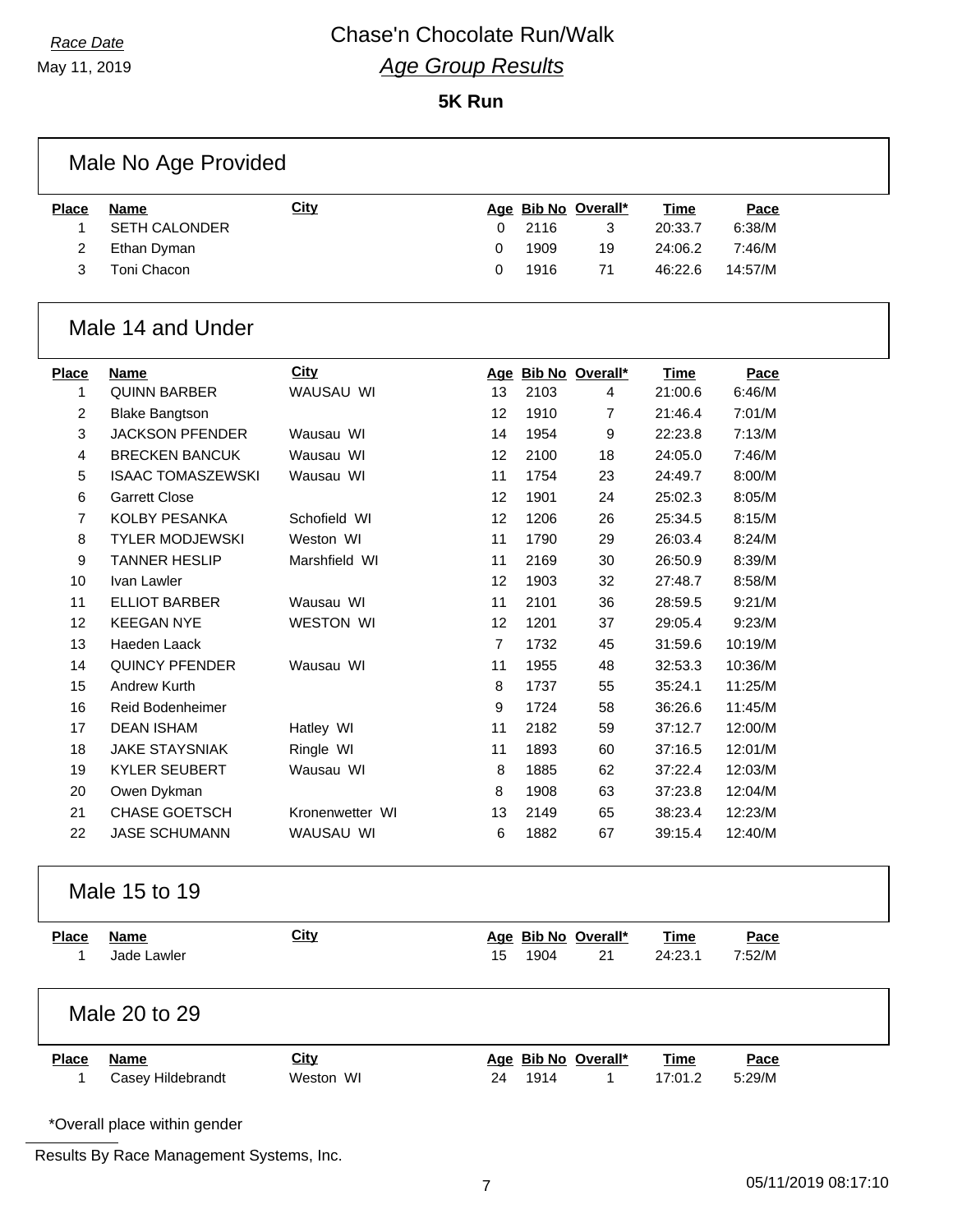## *Race Date* Chase'n Chocolate Run/Walk *Age Group Results*

### **5K Run**

|              | Male 20 to 29           |                  |    |      |                     |           |         |  |
|--------------|-------------------------|------------------|----|------|---------------------|-----------|---------|--|
| <b>Place</b> | Name                    | <b>City</b>      |    |      | Age Bib No Overall* | Time      | Pace    |  |
| 2            | <b>MATT KERSWILL</b>    | Weston WI        | 28 | 2189 | 2                   | 20:11.8   | 6:31/M  |  |
| 3            | <b>ERIK RAVN</b>        | Rothschild WI    | 27 | 1963 | 12                  | 23:01.1   | 7:25/M  |  |
| 4            | DAVID HALE              | WAUSAU WI        | 26 | 2158 | 20                  | 24:06.9   | 7:46/M  |  |
| 5            | <b>MARCUS NACK</b>      | STEVENS POINT WI | 29 | 1798 | 27                  | 25:54.6   | 8:21/M  |  |
| 6            | <b>JOSH HAMES</b>       | PLOVER WI        | 27 | 2161 | 33                  | 27:55.4   | 9:00/M  |  |
|              | <b>ZACH HUEMPFNER</b>   | Weston WI        | 28 | 2175 | 61                  | 37:18.7   | 12:02/M |  |
| 8            | <b>JODY ROSS</b>        | Wausau WI        | 28 | 1968 | 76                  | 57:48.6   | 18:39/M |  |
| 9            | <b>Matthew Brinkman</b> |                  | 24 | 1919 | 77                  | 1:03:14.6 | 20:24/M |  |
|              |                         |                  |    |      |                     |           |         |  |

### Male 30 to 39

| Place | Name                   | City                   | Age |      | Bib No Overall* | Time    | Pace    |
|-------|------------------------|------------------------|-----|------|-----------------|---------|---------|
| 1     | <b>MORGAN COSCIO</b>   | SCHOFIELD WI           | 31  | 2122 | 11              | 22:52.6 | 7:23/M  |
| 2     | <b>QUINN AMBROSIUS</b> | WAUSAU WI              | 33  | 2096 | 14              | 23:17.4 | 7:31/M  |
| 3     | DAVID MUSSON           | <b>KRONENWETTER WI</b> | 36  | 1794 | 22              | 24:25.7 | 7:53/M  |
| 4     | Colin Scharf           |                        | 33  | 1915 | 28              | 25:58.7 | 8:23/M  |
| 5     | <b>CLARK DMYTRO</b>    | Gilman WI              | 38  | 2135 | 35              | 28:52.3 | 9:19/M  |
| 6     | <b>JAMES BREMSER</b>   | Wausau WI              | 35  | 2119 | 39              | 29:18.0 | 9:27/M  |
| 7     | Brad Lakomy            | Wausau WI              | 39  | 1869 | 40              | 29:22.8 | 9:28/M  |
| 8     | <b>CHAD HENKE</b>      | Wausau WI              | 32  | 2167 | 44              | 31:17.7 | 10:05/M |
| 9     | <b>MICHAEL</b>         | Milwaukee WI           | 36  | 2186 | 46              | 32:32.8 | 10:30/M |
| 10    | DAN GIESE              | Wausau WI              | 35  | 1775 | 47              | 32:40.4 | 10:32/M |
| 11    | <b>KENNETH OLSEN</b>   | <b>KRONENWETTER WI</b> | 37  | 1203 | 53              | 34:24.2 | 11:06/M |
| 12    | <b>NATHAN BOEHNEN</b>  | Wausau WI              | 31  | 2110 | 54              | 34:30.8 | 11:08/M |
| 13    | <b>CLARK DMYTRO2</b>   |                        | 38  | 2134 | 66              | 38:59.4 | 12:35/M |
| 14    | JOSH DENZIN            | Wausau WI              | 35  | 2127 | 74              | 54:25.1 | 17:33/M |
| 15    | <b>CHAD LEMMENS</b>    | Kronenwetter WI        | 38  | 1777 | 75              | 55:43.2 | 17:58/M |
|       |                        |                        |     |      |                 |         |         |

### Male 40 to 49

| Place | Name                  | <b>City</b>      |    |      | Age Bib No Overall* | <b>Time</b> | Pace   |
|-------|-----------------------|------------------|----|------|---------------------|-------------|--------|
|       | <b>NEIL MODJEWSKI</b> | <b>WESTON WI</b> | 40 | 1789 | 6                   | 21:22.3     | 6:54/M |
| 2     | Kevin Connaughty      | WAUSAU WI        | 42 | 1722 | 8                   | 22:23.1     | 7:13/M |
| 3     | Keith Long            |                  | 40 | 1745 | 15                  | 23:21.9     | 7:32/M |
| 4     | <b>JASON GRAEFE</b>   | Wausau WI        | 40 | 2152 | 16                  | 23:48.6     | 7:41/M |
| 5     | Mil Lawler            | Wausau WI        | 48 | 1902 | 17                  | 23:50.1     | 7:41/M |
| 6     | <b>ROB KLINGBILE</b>  | Wittenberg WI    | 48 | 2190 | 25                  | 25:18.7     | 8:10/M |
| 7     | <b>JASON LANG</b>     | Wausau WI        | 46 | 2198 | 31                  | 26:55.7     | 8:41/M |
| 8     | PHILIP PESANKA        | Schofield WI     | 44 | 1951 | 34                  | 28:39.6     | 9:15/M |
| 9     | <b>DAVID NIKOLAI</b>  | Wausau WI        | 42 | 1800 | 38                  | 29:14.7     | 9:26/M |
|       |                       |                  |    |      |                     |             |        |

\*Overall place within gender